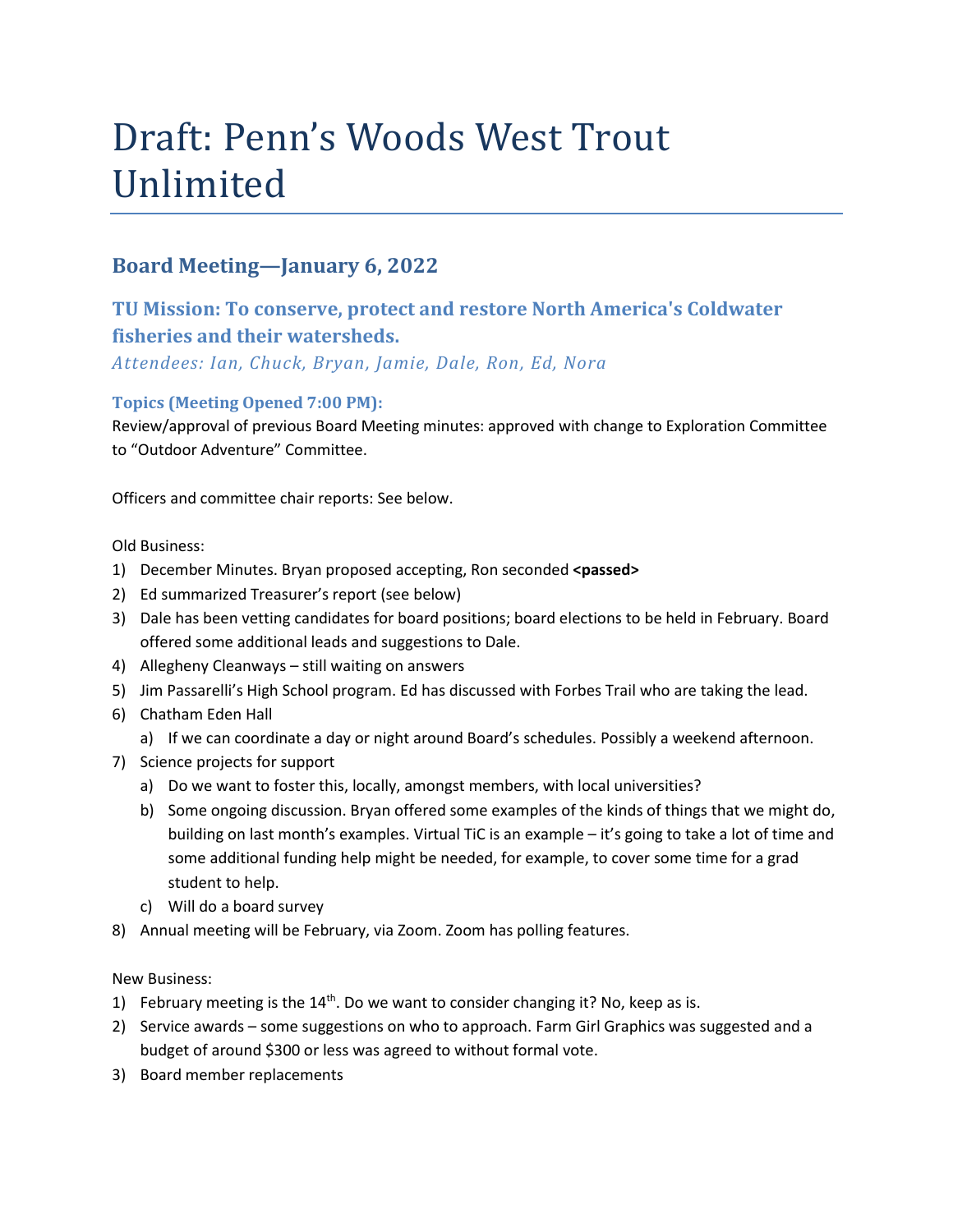- a) Glenn (Andy) Andrews. Board has seen his CV, etc. Chuck nominates, Ian seconds, approving Mr. Andrews to the empty two-year position on the PWWTU board. **<approved, unanimous>**
- b) One-year open position remains open and will likely be filled at February meeting.
- 4) WiFi Chuck believes we may be able to stream the live meetings via a hotspot, as and when we get back. Ron has the video equipment.
- 5) Chuck would like to get the link to the PA Trout article up on the web site.
- 6) Monroeville Sports Show Feb 18-20. Ron is wondering if he'll get enough volunteers; Chuck will send a request. Ed asked about Covid-related entry requirements, Ron is checking. Ron will check and see if flies can be dropped off at the Angler for the show, assuming it proceeds as planned.
- 7) Bar Flies Ron is considering (and Ian, Bryan and Nora will support) a virtual Bar Flies this month if he so decides.

Adjourned

**Meeting closed 7:55 PM**

**Important Dates:**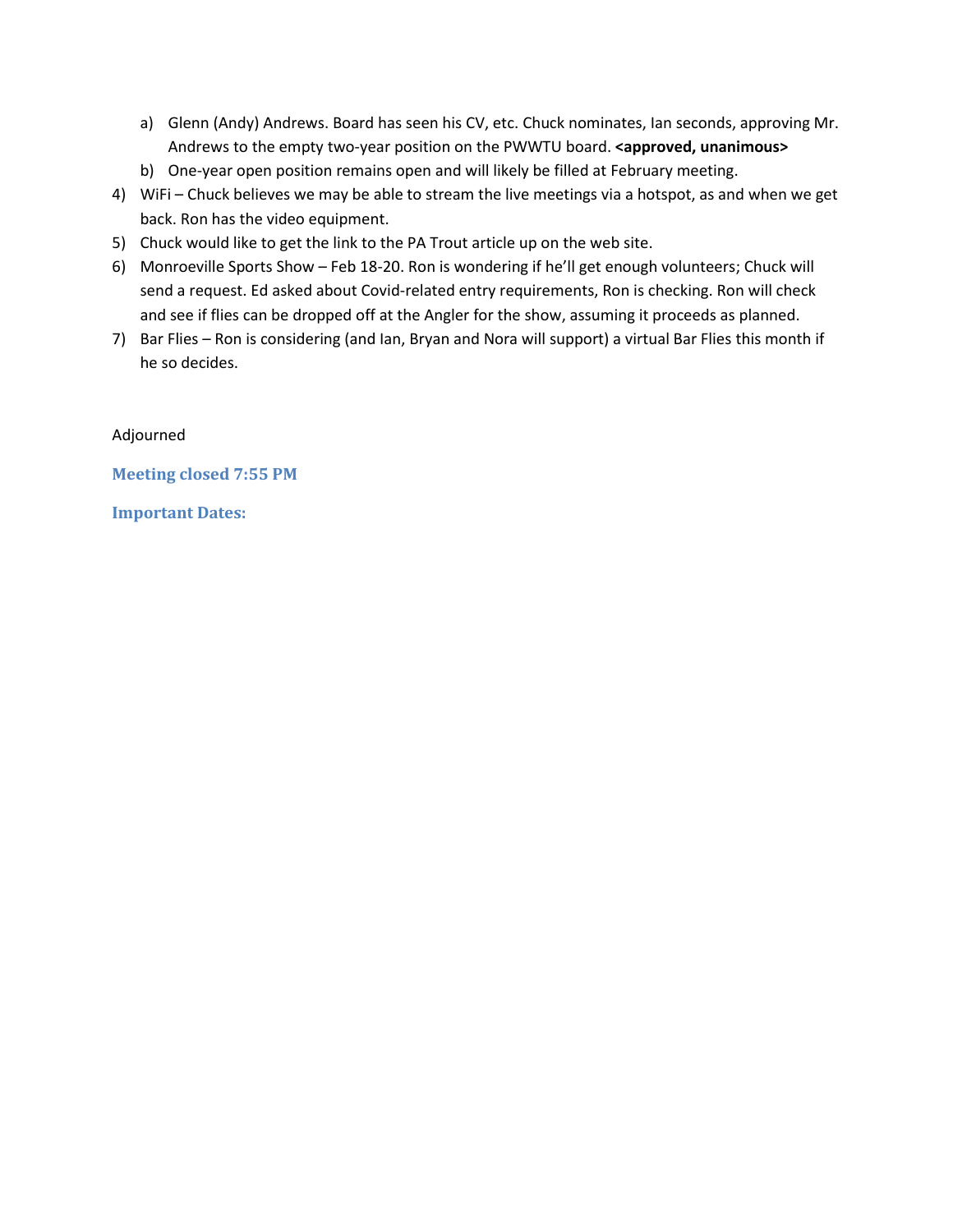### **Committee Reports**

Penn's Woods West Chapter of Trout Unlimited Officers and Committee Chair Reports *For* December Year: 2021

Conservation Committee Chair: Bryan Mathie

Women & Diversity Committee Chair: Nora Cline/Jodie Minor

Membership Committee Chair: Jamie Schroder

Education Committee Chair: Ron Milavec

Program Committee Chair: Christian Shane

President: Chuck Buffington

Vice President: Bob Bukk

#### Officer: Treasurer: Ed Barger

Transactions in December through January 5 include the following:

Credits:

- Workplace donations from employees of Target (\$10) and Marathon Oil (\$500).
- A grant award of \$5000 from Equitrans Midstream Corp. Foundation that supports creation of a virtual Trout in the Classroom (TIC) in conjunction with Carlow University

Debits:

- Payment of the second \$2500 installation funding the Tom Walsh Memorial Scholarship at Carlow University, and
- Awarding the previously approved \$3900 grant to Forbes Trail TU chapter, supporting their efforts on updating the Laurel Highlands Trout Trail at their January meeting. Bryan Mathie, PWW conservation chair and SWPA TU Regional VP and I, as PWW Treasurer, presented the award. Unfortunately, our president declined the invitation to attend. Bryan and I also will be serving on the committee that will oversee the Trout Trail update development effort.